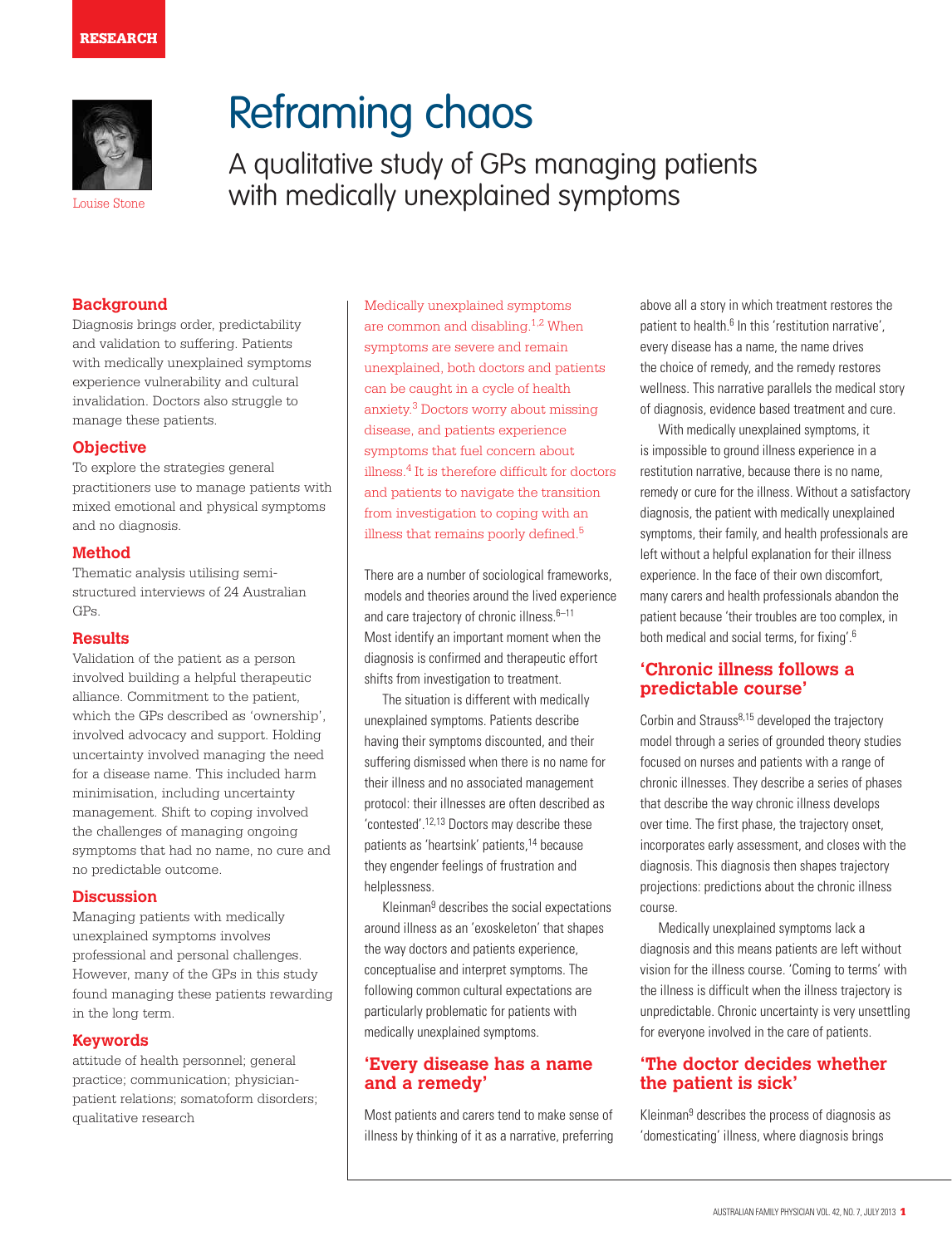a form of social legitimacy to suffering.<sup>16</sup> Even serious or life threatening diagnoses are preferred to anonymous illness.<sup>17</sup>

Medically unexplained symptoms create social vulnerability. Studies of patients experiencing medically unexplained symptoms detail profound suffering when illness is not validated by health professionals.9,18–20 Without a diagnosis, patients can experience social stigma and shame.<sup>21</sup> Kirmayer<sup>22</sup> describes how the doctor then must 'authorise meanings' for these ambiguous or ill defined conditions so that both doctor and patient can make sense of their anonymous suffering.

# **'I am the same person, ill or not'**

Charmaz's work describes the lived experience of chronic illness. She describes how sufferers of chronic disease see their illness move from the background to the foreground of their lives over time. These changes have a profound impact on their concepts of self.<sup>17</sup>

Although there has been little research done on concepts of self in patients with medically unexplained symptoms, a number of studies describe patients struggling to 'prove they are ill<sup>'18</sup> in the face of cultural invalidation of their suffering and disability. This suggests that while many patients with diagnosed chronic illness try to sequester their concepts of self away from their illness, patients with medically unexplained symptoms may not be able to do so.

Despite all of these challenges, general practitioners have to find a way to help patients manage their suffering in the absence of a nameable disease. This study was designed to explore how GPs reframe illness experiences so that patients can manage chronic symptoms more effectively.

# **Method**

The study reports on data collected during a grounded theory study utilising Charmaz's constructivist methodology23 and semi-structured interviews. Data was collected and analysed iteratively, and during the course of the study some thematic analysis was undertaken. This article is based on themes that emerged from analysis around the management of the transition between investigation and coping in the absence of diagnosis.

#### **Sampling**

Participants were selected for the study using purposive sampling techniques. Registrars were recruited through the directors of training in their respective training providers. As the study progressed, registrars with particular interests, educational experience, clinical contexts and personal attributes were sought to achieve a broad diversity of perspectives in the study. Supervisors and medical educators were approached directly on the basis of their expertise and their clinical and educational interests.

The characteristics of the participants are detailed in Table 1. Throughout the results section, quotes from registrars use the suffix 'R' and those from supervisors, 'S'.

### **Interviews**

Interviews were conducted face-to-face or by telephone and were 45–60 minutes in duration.

Table 1. Characteristics of the sample

Participants were asked to describe a case where a patient had mixed emotional and physical symptoms and no diagnosis, and their thinking and strategies for management were explored on the basis of the case. Participants and their patients were de-identified and the interviews were transcribed for analysis.

There was no stereotypical patient that the participants discussed. Patients had a wide range of presenting symptoms, diagnoses and psychosocial contexts. About a third of the patients described were male, and a third were in the 40–50 years age range. The demographics of the patients ranged from females in the 10–20 years age group to a male in the 80–90 years age group.

Presenting symptoms were diverse: from concerns about appearance to dizziness to paperwork requests to fainting. Nearly all patients had a medical diagnosis, with some having multiple chronic diseases. Nearly all the

| Characteristic                          |                                                                              | Number of<br>participants |
|-----------------------------------------|------------------------------------------------------------------------------|---------------------------|
| Role                                    | Registrar                                                                    | 8                         |
|                                         | Supervisor                                                                   | 16                        |
| Gender                                  | Female                                                                       | 11                        |
|                                         | Male                                                                         | 13                        |
| Age (years)                             | $20 - 30$                                                                    | $\overline{4}$            |
|                                         | $30 - 40$                                                                    | $\overline{4}$            |
|                                         | $40 - 50$                                                                    | 8                         |
|                                         | $50 - 60$                                                                    | 6                         |
|                                         | $60+$                                                                        | $\overline{2}$            |
| Context                                 | Urban                                                                        | 12.                       |
|                                         | Rural                                                                        | 8                         |
|                                         | Remote                                                                       | 3                         |
|                                         | Aboriginal medical service                                                   | 3                         |
|                                         | Correctional facilities                                                      | $\mathbf{1}$              |
| Australian state/territory              | New South Wales                                                              | 13                        |
|                                         | Victoria                                                                     | 3                         |
|                                         | Northern Territory                                                           | 3                         |
|                                         | Australian Capital Territory                                                 | 1                         |
|                                         | Tasmania                                                                     | $\mathbf{1}$              |
|                                         | Oueensland                                                                   | 3                         |
| Identified interest in<br>mental health | Yes. Sets aside specific consultations<br>for counselling                    | 3                         |
|                                         | Yes. Incorporates counselling into<br>their normal GP consultations          | 9                         |
|                                         | No. Identifies other interests (eg.<br>sports medicine, procedural practice) | 12.                       |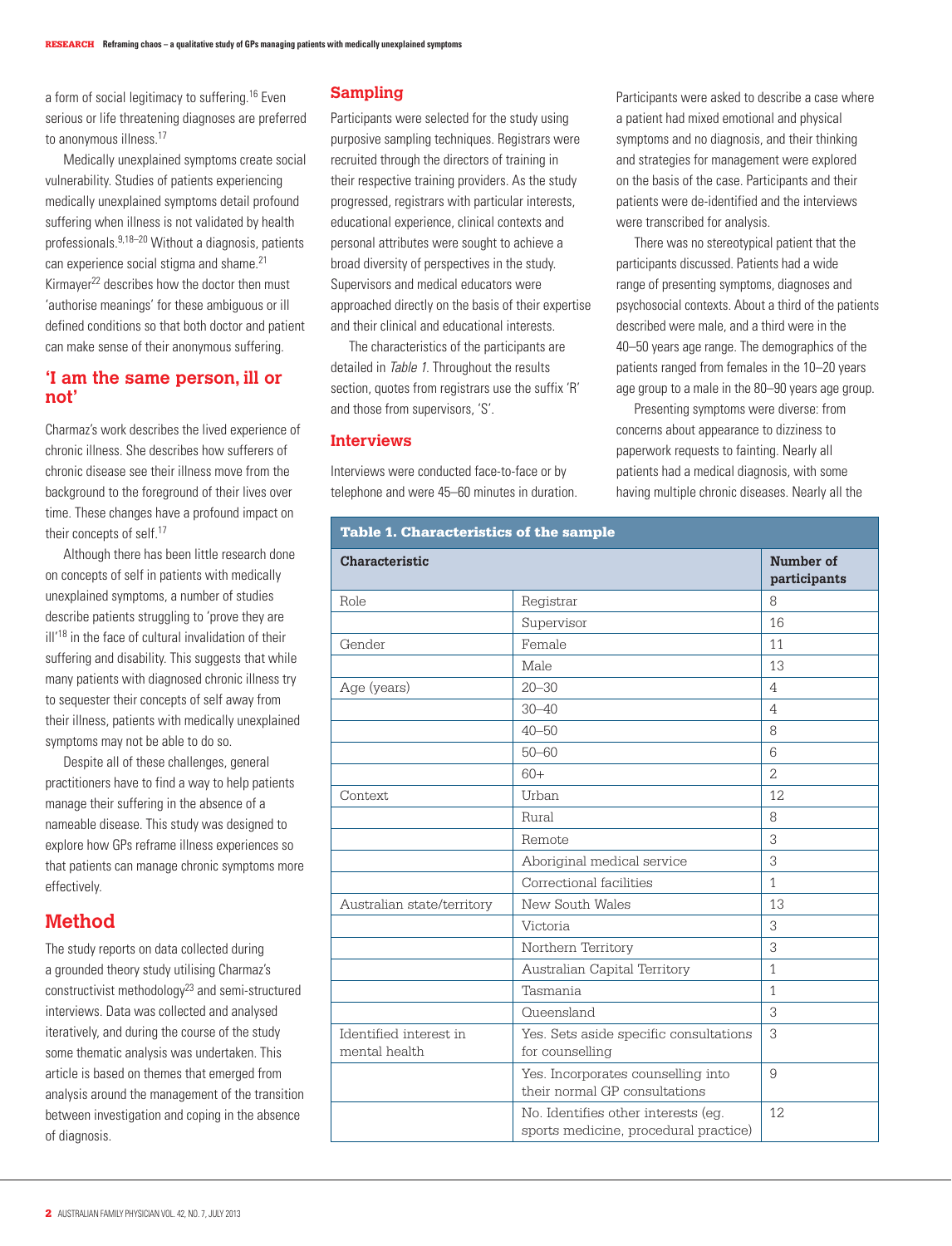patients had a psychiatric diagnosis, and most had psychosocial issues, such as homelessness, financial stresses, being a carer, or previous or current abuse.

#### **Analysis**

Data was analysed iteratively using grounded theory techniques, including constant comparison methods.

# **Results**

This study explored how GPs assist patients with medically unexplained symptoms. In the absence of an accepted medical narrative, participants used four core strategies to 'reframe chaos' and create a helpful framework for ongoing care. These included:

- • agreeing that the patient is suffering and accepting responsibility for care
- tolerating uncertainty and the need for a name and remedy
- shifting the focus from curing to coping
- managing the need for validation.

# **Agreeing that the patient is suffering and accepting responsibility for care**

# **Accepting responsibility for managing suffering**

'It came to a point where the carer said "I used to respect doctors, before this whole process, and now I couldn't think of a profession I respect less. The arrogance and the isolation we have felt from this whole process is devastating … there was one point where they were just throwing their hands up in the air and going 'we can't deal with this anymore", and so I then said 'right, I need to take charge. No-one is taking ownership of this case.' [Jonathan, S]

General practitioners felt a strong commitment to patient advocacy and care coordination: many of these patients felt vulnerable and disempowered from prolonged engagement with a complex and bewildering medical system. They recognised the importance of being available in the relationship and empowering the patient, even when cure was not possible, and talked about maximising functional gain. Supervisors also discussed shifting registrars' focus from disease guidelines to individual patient need, discussing the challenge of individualising evidence based treatment. This

included minimising iatrogenic harm, including crisis visits, hospitalisations and investigations.

The concept of an ethical responsibility to care for patients with challenging behaviour was a common theme for experienced GPs.

' You do the world a favour by taking control … at any one time in practice, there are a half a dozen people who are very, very difficult. And as soon as one dies or moves away, somebody else moves in or gets born. … That's the whole idea of general practice, it is your problem you know?' [Nicholas, S]

# **Managing concurrent psychological and physical symptoms**

Most participants described the value of integrating psychological and medical care, particularly in reducing the stigma of psychological treatment. However, for GPs with specific training in psychotherapy, there was the dilemma of separating or integrating the general practice and counselling roles. Some GPs talked about specific consent to 'enter that space' so that it's 'not done by stealth'. For these GPs, there were times when they chose to use certain consultations specifically for psychotherapy alone, and sometimes there were times when they 'outsourced' normal GP care to another doctor.

'Referring to a psychologist is very clearcut. [Patients] know that it's psychological treatment. And what challenges me is very much the physical and psychological combined and how that's very difficult to manage both in the GP consultation … I've been burnt by that, by being side-tracked by the psychological and bad things have happened physically, or vice versa, and I've found it very hard to juggle the two as a GP.' [Robert, S]

# **Tolerating uncertainty and the need for a name and remedy**

## **Using psychiatric diagnosis to provide 'a name and a remedy'**

'There are some labels that, whilst it may sound helpful in understanding a process, may give other doctors a significant misrepresentation of the person.' [Ian, S]

In three of the 24 cases described, a

patient presented with predominantly physical symptoms, but these resolved with the diagnosis and treatment of a mood disorder. In each of these cases, the GPs were able to remain with a chronic disease model, relying on diagnosis, prognosis and evidence based treatment of a psychiatric disorder to provide a scaffold for chronic care. In the other 21 cases, however, psychiatric diagnosis was not core to chronic management.

Although the GPs discussed psychosocial issues precipitating or exacerbating physical symptoms, they did not find the somatoform disorder diagnoses helpful to understand or explain the concept of somatisation. They also recognised the stigma attached to the label and tried to protect their patients from it: they felt 'reluctant for that patient to trot into casualty with [somatisation] on their notes.' [Warren, S]

# **Tolerating uncertainty and the potential for disease**

'I guess at this point in their career they have been directed at cure and so anything less than that appears less than perfect.' [Yvonne, S]

 The inevitability of uncertainty was a core construct for supervisors: they acknowledged that good GPs needed to learn to tolerate uncertainty, because over-investigating exposed patients to unnecessary iatrogenic harm. For registrars, there was discomfort about remaining uncertain.

'I felt at first sort of like I wasn't doing my job seeing that patient so frequently and not sorting out their problems.' [Hayden, R]

 Some felt guilty about their inexperience, and worried that they were letting their patients down. Supervisors described this as registrars getting 'bogged down' in investigation, chasing down a potential cure.

The challenge of avoiding over-investigation while not missing serious disease was of constant concern. Participants talked about the way investigation 'shapes your thinking', and can lead to premature commitment to an organic diagnosis. Others commented that a normal investigation is not always reassuring for patients: excluding serious illness was not curative in itself.

'They're still convinced that something's going on that no-one can see and no-one can pick up.' [Fiona, R]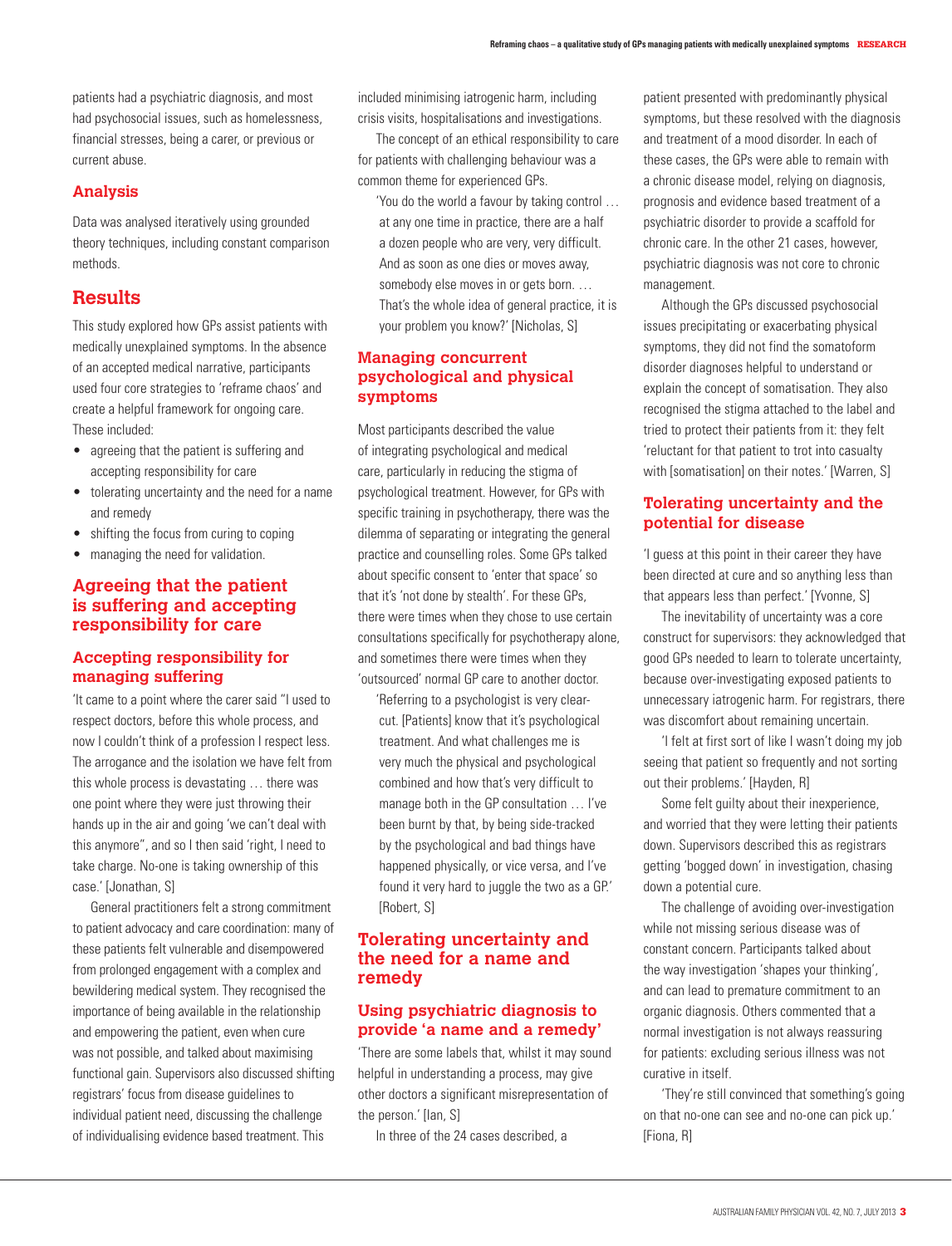# **Breaking or preventing a collusion of anonymity**

'So I said, "Look. Listen to me very, very carefully. This woman somatises like mad and you must not send her to another specialist at all, ever! I am not responsible for these medications. In fact, I just cannot get her off them and she's on them as a result of having seen multiple other people, so please take that on board and do not send her to a specialist." … In hindsight, I hope that I'd handle that a little bit better nowadays.' [Paula, S]

 Several participants stressed the importance of a second opinion, both to reassure themselves but also to reassure the patient. They felt that a referral had less potential for harm than over-investigating. However, they recognised the risk of a 'collusion of anonymity'. When Michael Balint described this in the 1950s, he was referring to the way patients can travel from one specialist to another in an endless cycle of cross-referral with nobody taking responsibility for the patient as a person.<sup>24</sup> Participants in this study described referrals and admissions that served no purpose but 'the whole medicalisation of her internal distress was really strongly embedded as a result.' [Warren, S]

General practitioners expressed immense frustration about this outcome, describing their attempts to intervene and break the spiral. Many felt marginalised once an admission had been obtained.

# **Shifting the focus from curing to coping**

'Putting your intent to cure on a shelf, and focusing on facilitating change.' [Robert, S]

 Registrars recognised the shift to a phase of coping with illness rather than searching for a disease cure when managing chronic physical disease. However, they described difficulty in making this shift with medically unexplained symptoms: they remained 'stuck in high gear'. Some GPs recognised a moment when this occurred, describing a deliberate shift in their focus to care coordination, as they 'relinquished the role of technical expert'.

# **Managing the need for validation**

'I don't think people like to go somewhere to be belittled.' [Charlotte, R]

 Many participants described the challenge of managing patients whose sense of self has been challenged. Often this had been exacerbated by their treatment by medical personnel in other contexts. The GPs described several strategies to restore a more healthy sense of self in their patients, and strategies for managing their own negative feelings and difficult interactions.

## **Validating the patient: the role of unconditional positive regard**

' The patient's just an inconvenient accompaniment to the disease in the hospital, but it's the other way around in the community.' [Quentin, S]

General practitioners described validating the patient's illness experience and rehabilitating their sense of self. They felt that taking patients' concerns seriously and demonstrating empathy were important to re-establish a patient's self esteem.

'I suppose the main thing was legitimising her problems ... she got dismissed by everyone … no-one wanted her and she felt acutely that, "something's wrong with me but no one wants it" … they'd sort of washed their hands of her … but I actually found that in a way, we developed a very good therapeutic relationship and she trusted me and she felt that I cared about her and that I wasn't content to sit back and say, "No, no, you're fine".' [Sarah, S]

Establishing and maintaining a strong and respectful therapeutic alliance was seen as a core strategy to help patients regain a positive sense of self.

## **Validating the patient: finding a story that justifies suffering**

'There were moments when there were things said that gave her an ability to understand herself in a new context.' [Ian, S]

Participants described validating the patient's illness experience, often using models or metaphors to describe the complex interaction between the mind and body. Many described specifically reinforcing their belief that symptoms were 'real'.

'I think she's come to better understand that there'll always be help for her, and that she's accepted and respected and she doesn't need to present with a very florid medical condition to get help … and it was only after saying, of course your pain is real.' [Charlotte, R]

# **Validating the doctor: finding a story that elicits empathy**

'She's not easy, but she's quite a lovely person.' [Warren, S]

 The GPs in this study described frankly the challenges they faced maintaining a positive relationship with some patients. Part of the management involved finding ways to empathically connect with these patients and create narratives that made sense of their challenging behaviour. General practitioners used narratives to provide context and meaning; to provide a positive framework for their understanding of their patient's illness experience. This helped the GPs manage their own feelings and sense of 'heartsink'. When describing these patients, they often used positive value statements.

' You know, as I got to know this person better, we sort of realised he had a very troubled upbringing. He was an unwanted child … Went off to the war, etcetera. And so he had a lot of problems that he was carrying from the past with him. He'd dealt with life with a combination of humour and aggression. He's also terribly lonely, and, I think he's one of these people who doesn't have the social skills to create supportive relationships. But then suffers because he has no companionship. And so the only companionship he could get was by calling services, even though those interactions were very negative. By calling the doctor, that's a legitimate excuse to have somebody to talk to. So I went around. I found that the best way to engage him was the way he liked it. So we'll walk in the door and insult him, he loved that … And that person, I looked after him for 25 years until he went to a nursing home and eventually died, and got quite fond of him, and still miss him, even though he'd be right on the end of the more difficult patients.' [Nicholas, S]

# **Validating the doctor: making clinical gains**

 It's not good for how you feel about yourself as a doctor, you know, if you get beaten by these sorts of things … because that's the whole thing about the heartsink, yes, they do drive you nuts, but if you can get an approach which works, then you feel better about it.' [Nicholas, S]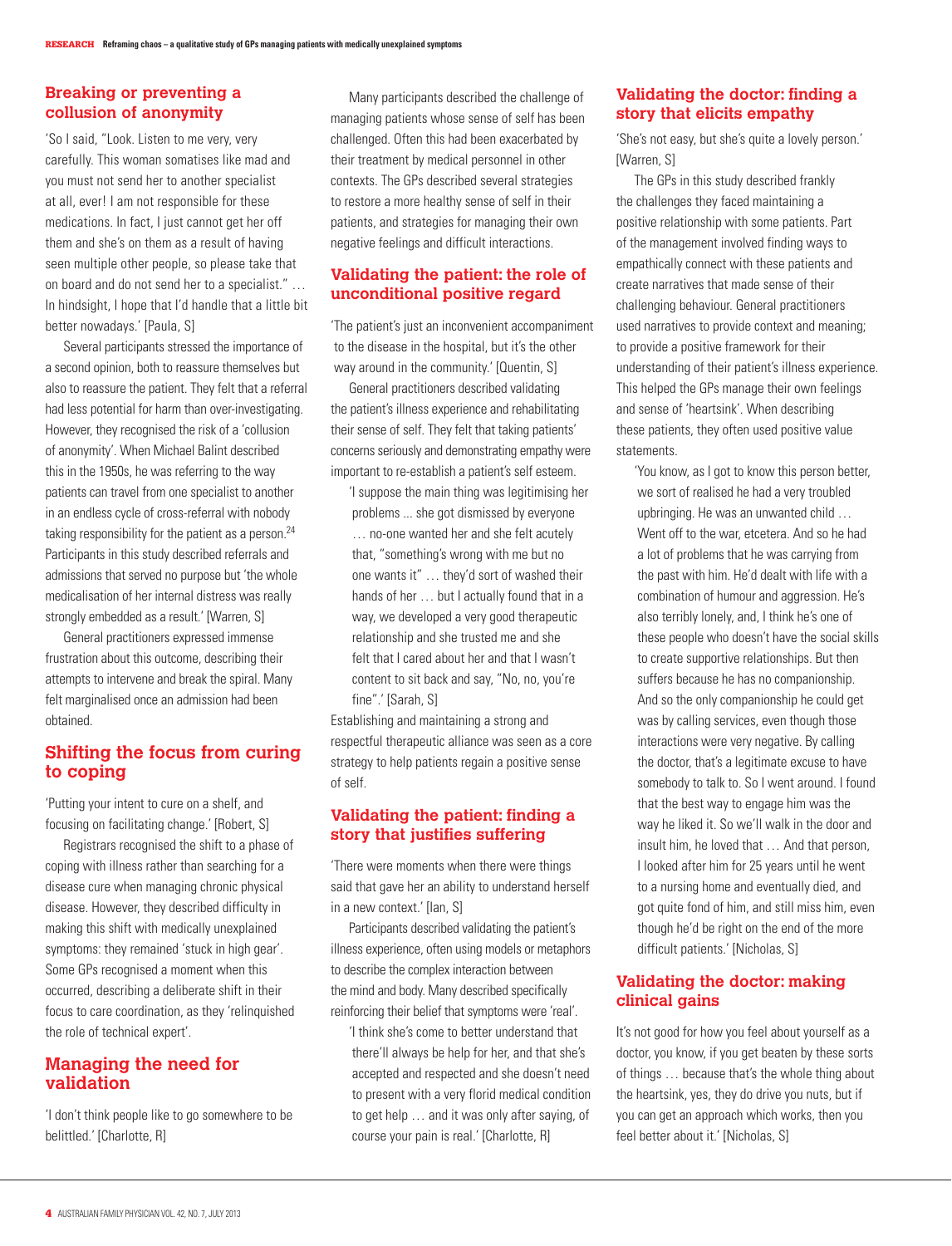In order for the doctors to develop and maintain a positive sense of themselves as clinicians, they needed strategies to manage these patients effectively. Some participants talked about the positive feedback loop of clinical gains enhancing feelings of clinical effectiveness.

Some of the registrars described feeling very vulnerable when they were unable to clearly diagnose a patient's symptoms. However, they described shifting their focus from their own vulnerability to the vulnerability of their patient as they gained experience.

' I had more of a sense of him as a person who was opening up to me and like feeling secure with me, and then I didn't feel vulnerable. I actually felt like he was vulnerable and I needed to look after him and protect him and not threaten him, but support him.' [Beth, R]

The registrars also described becoming more comfortable with patients who were not ready or able to change, and described learning how to support patients who were 'emotional precontemplators'.

'I think that the biggest lesson that I've learned from this case is that if the patient doesn't do what you want them to do, it's not a disaster as long as the patient is safe.' [Hayden R]

## **Validating the doctor: finding a way to interact positively**

'There will be people and patient types and patient presentations that clash for us, or that we don't feel constructive and therapeutic with.' [Xavier, S]

Some of the GPs described the consultation process in great detail, and saw the management of this complex process as a core role. They identified that managing the behaviour of patients within the consultation, and their own feelings was part of their work as a GP. Developing a helpful alliance despite difficult interpersonal relationships and communication styles was a core part of their role. Many felt that the ability to manage these situations improved their sense of personal and professional effectiveness.

' In our situation we get a lot of very obnoxious

… antisocial and borderline personality people who are disruptive by nature, but we see that as part of their presentation. If someone comes to see you, just as much as somebody who is a happy, chirpy person, it's just part of who they are, and you have to work with that.' [Nicholas, S]

# **Connecting and commitment as therapy**

'They do stick onto you. They're like rust.' [Oscar, S]

 Most participants described the importance of connecting with patients and committing to a therapeutic alliance, even when they found the interaction difficult. They saw this as part of their professional role and acknowledged the importance of this commitment in rebuilding a patient's sense of self.

'I think somebody described her as a large demanding blob … Self efficacy sort of minus 10 ... every ounce of my being was wanting to say, "Just get lost. Just get a grip, get a life and get out of here". And yet, that's not the job that I signed up for … and I couldn't live with myself if I did it … I hate it as a reaction … I don't know that I judged, I tried so hard not to judge her. I'd be adding to the people who make her feel that she's useless, and not worth caring about.' [Paula, S]

In summary, the doctors in this study accepted the responsibility to manage physical and psychological symptoms together, using psychiatric diagnoses carefully and thoughtfully. They demonstrated tolerance of uncertainty and focused their attention on helping patients to cope. They described using unconditional positive regard, the construction of helpful narratives and modelling positive interactions as strategies to reframe the uncertain environment of medically unexplained illness.

# **Discussion**

In the absence of a disease name, GPs are faced with constructing a sense of validation and meaning with their patients without the normal social markers of illness. With no diagnosis, prognosis or clinical guidelines, it can be difficult to find the words or the constructs to reframe the chaos of medically unexplained symptoms.

In this study, GPs utilised four core strategies to manage the transition from investigation to management in patients with medically unexplained symptoms.

# **Agreeing that the patient is suffering and accepting responsibility for care**

Commitment to the patient, which the GPs described as 'ownership' of the problem, involves advocacy and support. The GPs recognised that they were not necessarily the 'technical expert', but in coordinating care, they were able to manage the therapeutic process to maximise clinical gain and avoid unnecessary investigation and referral. Although there are challenges adopting dual roles, the GPs described attending to both physical and psychological aspects of illness, and this allowed them to gradually shift focus over time from organic disease to broader concepts of illness.

General practitioners who provide counselling have difficult decisions to make about continuous and comprehensive care. General practitioners with experience and commitment to psychotherapy beyond counselling are cautious about combining their biomedical and psychotherapeutic roles. Some actively discourage patients from consulting them for both services, preferring to outsource the 'GP role' to another doctor. General practitioners also describe the ethical and personal value of managing patients who they see as difficult or unlikeable: they see themselves as providing a space for patients who are socially alienated, even when these patients challenge them personally and professionally.

#### **Tolerating uncertainty and the need for a name and remedy**

Holding uncertainty involved managing the need for a disease name and minimising harm by balancing the risks of action with the risks of inaction. This means knowing when the risk of investigation outweighs the risk of remaining uncertain. Harm minimisation is a difficult but essential core skill in managing these patients. Feelings of helplessness and frustration are common, and many registrars describe feeling guilty about their inexperience, worrying that they are 'letting their patients down'. Learning the limits of their ability to know and to be certain is a core task in the early years of GP training, and remains difficult even for the most experienced GPs in this study.

Balint's 'collusion of anonymity' is a common experience, with patients being lost in a spiral of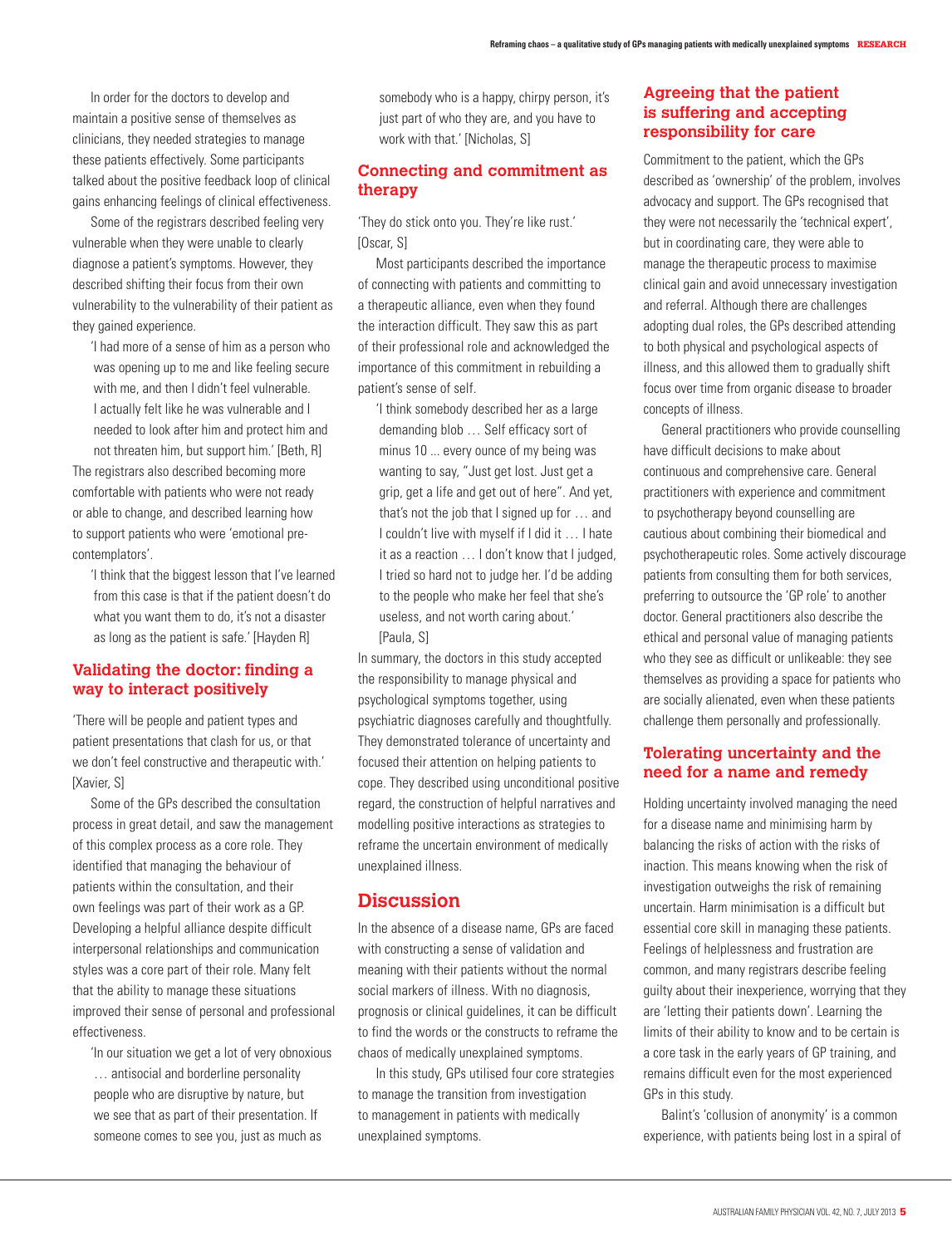specialised referrals. This spiral exposes patients to iatrogenic harm, both by exposing them to unnecessary referrals, but also entrenching a disease focus that is reductionist and unhelpful. Referrals are a difficult choice. At times, GPs deliberately step away from their diagnostic role, outsourcing it to specialists or other GPs, or attending to their role as diagnosticians in certain consultations and not others. They see some referrals as helpful in 'spreading the load' or 'providing reassurance' while others 'dilute responsibility'.

# **Shifting the focus from curing to coping**

The shift to coping involves strategies to manage both the difficulties within the consultation and the challenges of managing ongoing symptoms that have no name, no cure and no predictable outcome. Experienced GPs described shifting gear to focus on the process of the consultation, and managing the interaction with challenging patients and their behaviours. Experienced GPs describe that learning to manage these difficult interactions and long term management situations can be professionally rewarding because of the complexity of the task and the clinical gains in patients.

## **Managing the need for validation**

Validation of the patient as a person includes validating illness experience and acknowledging that the illness is 'real', and demonstrating to the patients that they are valued. Many of the GPs in this study described their patient's escalating anxiety when illness experience was not legitimised by a disease name. They described patients who had been discounted, dismissed and belittled, and the GPs felt they had a role in rehabilitating the patient's sense of self. Acknowledging suffering was an important step in developing trust and empathy. Although these patients were challenging, the GPs in this study recognised that there was often a story behind the patient's presentation. Understanding this story builds empathy and compassion within the doctor, and the sharing of this story has the potential to strengthen the collaborative therapeutic partnership and the patient's sense of self and self-efficacy.

# **Strengths and limitations of the study**

This study was enriched by a cohort of GPs who were experienced educators, able to reflect on their practice and communicate the thinking behind their clinical behaviour. Several of the educators commented that similar patients were commonly discussed in registrar case discussions, during registrar workshops and during debriefing sessions after observing registrar consultations. Because they had assisted registrars in their management of patients with medically unexplained symptoms, they had considered and articulated the challenges of management before, and this enabled them to provide rich reflections on their clinical practice. Their approaches to, and feelings about, patients with unexplained symptoms have been seldom documented, but have the potential to help younger GPs to cope.

One limitation in this study is the absence of a 'gold standard' against which to compare the participant's accounts of their management strategies, but our purpose was not to 'test' the participants, but rather to explore their thinking. A more significant limitation is the fact that the study asked GPs to reflect on what they think they do in consultations with patients with medically unexplained symptoms. What they actually do may be quite different.

Future studies could aim to incorporate the patient's perspective to enrich our understanding of how well GPs meet patients' needs, particularly if we were able to examine doctor-patient dyads. It would be interesting to explore how the doctor and the patient's understanding of illness converge or differ.

This study was undertaken with researchers who come from general practice and medical education backgrounds. While half the GPs in this study identified mental health as a special interest, it would be interesting to explore the views of more GPs with skills in this area. It would also be interesting to add expertise of researchers from other theoretical disciplines, including anthropology, psychology, psychiatry or sociology. Other qualitative perspectives, such as narrative exploration of a long term doctorpatient relationship, or an ethnographic study of the complex social world of a patient with chronic multidisciplinary needs, would then also be possible.

# **Comparison with existing literature**

There is a body of literature providing different perspectives on patients with medically unexplained symptoms. Some of this literature focuses on the assessment and management of the psychiatric disorders, including somatisation, hypochondriasis and functional disorders.2,25,26 Other papers discuss the validity of psychiatric classification $27,28$  and the ethics of psychiatric diagnosis in this context.29,30 In the general practice literature, there is a series of papers around the management of difficult or 'heartsink' interpersonal interactions or medically unexplained symptoms.<sup>1,31</sup> There is also considerable literature from feminist, sociological and consumer perspectives around the lived experience of patients with contested illness.19,32,33

This study highlighted similar patient characteristics to the literature around medically unexplained symptoms. The GPs described patients with significant disability, past histories of complex trauma, mixed physical, psychiatric and social comorbidities, and poor engagement with health services. Many of the GPs outlined how they struggled to engage their patients in a helpful therapeutic relationship, and most found diagnostic classification systems unhelpful.

Out of these accounts a picture emerges of the actions and strategies used by GPs in that difficult therapeutic environment to optimise care and minimise harm. The GPs in this study describe the challenge of 'shifting gear' into chronic care, while patients were still seeking diagnosis and remedy. As in Frank's restitution narrative or Corbin and Strauss's illness trajectory framework, most patients were seeking a diagnostic story for their suffering. In the absence of such a framework, the participants emphasised the importance of the therapeutic relationship in contributing to wellbeing and minimising iatrogenic harm. This study also identified the strong, core values GPs expressed in caring for patients who experience distressing medically unexplained symptoms.

# **Conclusions and recommendations**

Shifting the emphasis from cure to coping without a disease name is challenging for both the doctor